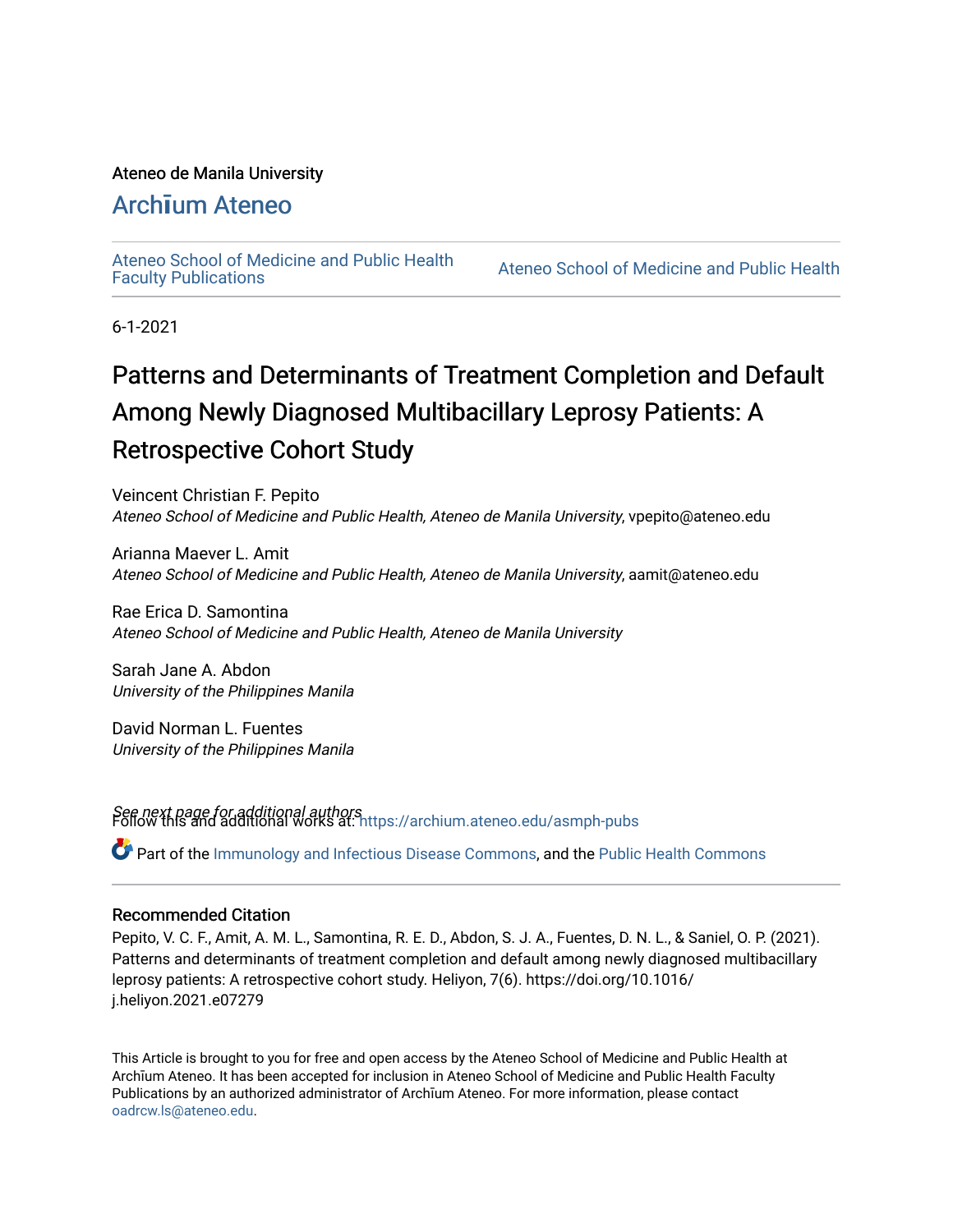### Authors

Veincent Christian F. Pepito, Arianna Maever L. Amit, Rae Erica D. Samontina, Sarah Jane A. Abdon, David Norman L. Fuentes, and Ofelia P. Saniel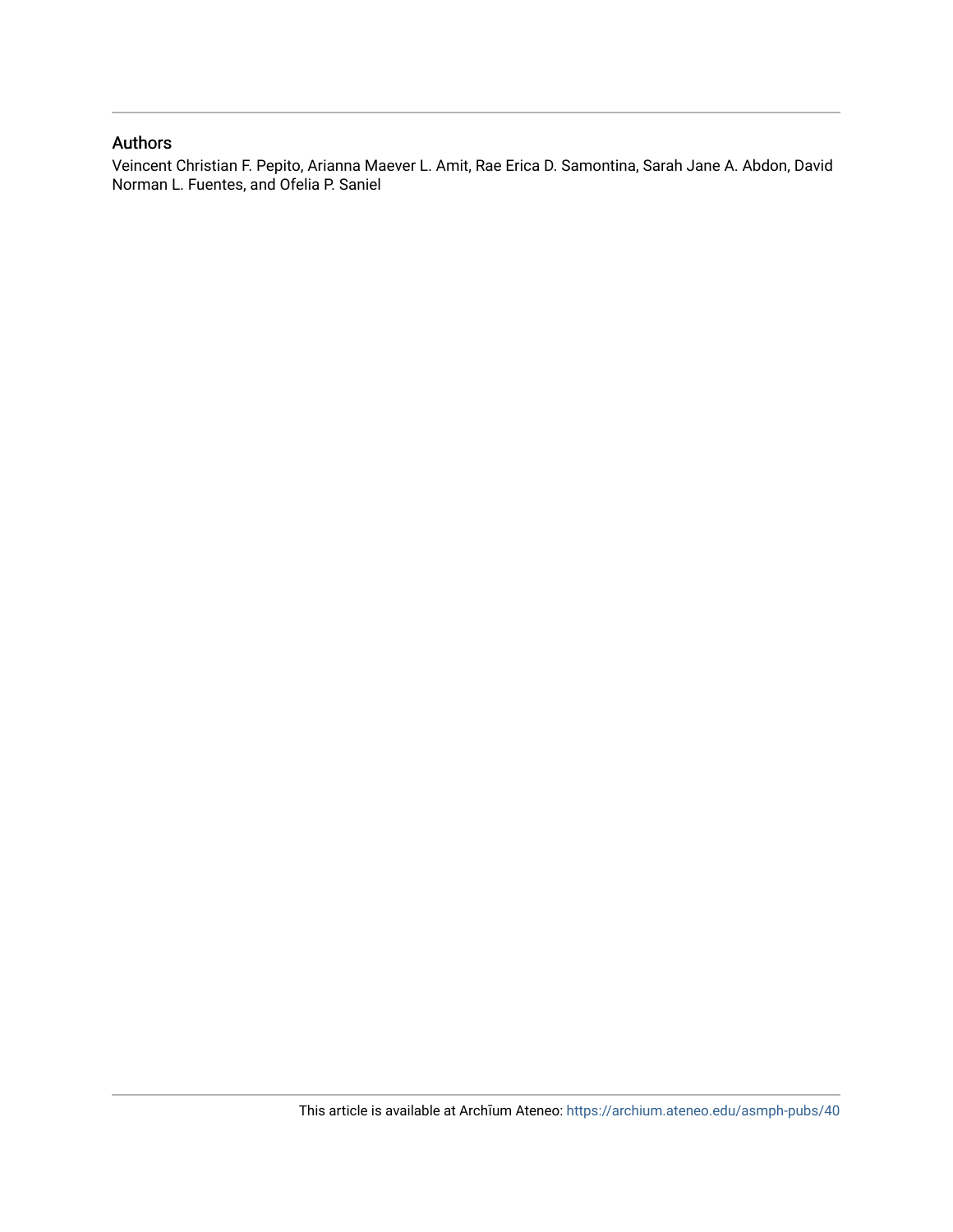#### [Heliyon 7 \(2021\) e07279](https://doi.org/10.1016/j.heliyon.2021.e07279)

Contents lists available at [ScienceDirect](www.sciencedirect.com/science/journal/24058440)

## **Helivon**

journal home page: www.cell.com/helixon/helixon/helixon/helixon/helixon/helixon/helixon/helixon/helixon/helixon/helixon/helixon/helixon/helixon/helixon/helixon/helixon/helixon/helixon/helixon/helixon/helixon/helixon/helix

Research article

**P** CellPress

# Patterns and determinants of treatment completion and default among newly diagnosed multibacillary leprosy patients: A retrospective cohort study

**Helivon** 

Veincent Christian F. Pepito <sup>[a,](#page-2-0) [b,](#page-2-1) [\\*](#page-2-2)</sup>, Arianna Maever L. Amit <sup>a, [b](#page-2-1)</sup>, Rae Erica D. Samontina <sup>a, b</sup>, Sarah Jane A. Abdon<sup>[a,](#page-2-0) [c](#page-2-3)</sup>, Davi[d](#page-2-4) Norm[a](#page-2-0)n L. Fu[e](#page-2-5)ntes<sup>a, d</sup>, Ofelia P. Saniel<sup>a, e</sup>

<span id="page-2-0"></span><sup>a</sup> College of Public Health, University of the Philippines Manila, Manila, Philippines

<span id="page-2-1"></span>**b** School of Medicine and Public Health, Ateneo de Manila University, Pasig City, Philippines

<span id="page-2-3"></span><sup>c</sup> College of Medicine, San Beda University, Manila, Philippines

<span id="page-2-4"></span> $^{\rm d}$  Institute for Neurosciences, St. Luke's Medical Center, Quezon City, Philippines

<span id="page-2-5"></span><sup>e</sup> Symmetrix Research Consultancy Company, Manila, Philippines

#### ARTICLE INFO

Keywords: Treatment adherence Multibacillary leprosy Multiple drug therapy Survival analysis Cohort study Philippines

#### ABSTRACT

Background: Poor treatment adherence among leprosy patients contribute to relapse, development of antimicrobial resistance, and the eventual plateauing of the prevalence and incidence of leprosy not just in the Philippines, but also worldwide. For this reason, we aimed to identify the patterns and determinants affecting treatment completion and default among multibacillary leprosy patients. Methods: We conducted a retrospective cohort study involving three large hospitals in Metro Manila, Philippines.

Patients who started the World Health Organization - Multiple Drug Therapy for multibacillary leprosy between January 1, 2007 and December 31, 2013 were included in the study. Selected socio-demographic and clinical data were abstracted from the patient treatment records. Survival analysis and proportional hazards regression were used to analyze the data.

Results: Records of 1,034 patients with a total follow-up time of 12,287 person-months were included in the analysis. Most patients were male, younger than 45 years old, had an initial bacterial index between 1 and 4, and were residents of Metro Manila. Less than 20% had their treatment duration extended to more than 12 months. Treatment adherence of the patients was poor with less than 60% completing treatment. Most patients complete their treatment within 12 months, but treatment duration may be extended for up to three years. Patients who default from treatment usually do so a few months after initiating it. After adjusting for other variables, hospital, initial bacterial index, and non-extended treatment duration were associated with treatment completion. These factors, in addition to age, were also found to be associated with treatment default.

Conclusion: This study provides quantitative evidence that there might be marked variations in how doctors in particular hospitals manage their patients, and these findings underscore the need to revisit and re-evaluate clinical practice guidelines to improve treatment outcomes and adherence.

#### 1. Introduction

Poor treatment adherence among leprosy patients is associated with relapse and the occurrence of antimicrobial resistance [\[1\]](#page-9-0). It has also been reported to contribute to the plateauing incidence and prevalence of leprosy in the Philippines [\[2\]](#page-9-1), and worldwide [[3](#page-9-2), [4,](#page-9-3) [5](#page-9-4), [6\]](#page-9-5). A perceived reason for poor treatment adherence is the long duration of the World Health Organization (WHO) multiple drug therapy (MDT) regimen,

lasting a year for multibacillary leprosy patients [[7](#page-9-6), [8\]](#page-9-7), which could even be extended for up to three years [[9](#page-9-8), [10](#page-9-9)]. In addition to the long duration of treatment, a host of psychosocial, economic, medical and health service, as well as personal factors were found to affect treatment adherence [[11\]](#page-9-10). Two earlier reviews reported the following factors to be associated with poor treatment adherence: socio-economic status; educational attainment; gender; alcohol consumption; knowledge about leprosy; stigma associated with the disease; cultural factors; transportation costs;

<span id="page-2-2"></span>\* Corresponding author. E-mail address: [vcfpepito12345@gmail.com](mailto:vcfpepito12345@gmail.com) (V.C.F. Pepito).

<https://doi.org/10.1016/j.heliyon.2021.e07279>

Received 28 August 2020; Received in revised form 26 January 2021; Accepted 3 June 2021



<sup>2405-8440/</sup>© 2021 The Authors. Published by Elsevier Ltd. This is an open access article under the CC BY-NC-ND license [\(http://creativecommons.org/licenses/by](http://creativecommons.org/licenses/by-nc-nd/4.0/) $nc-nd/4.0/$ ).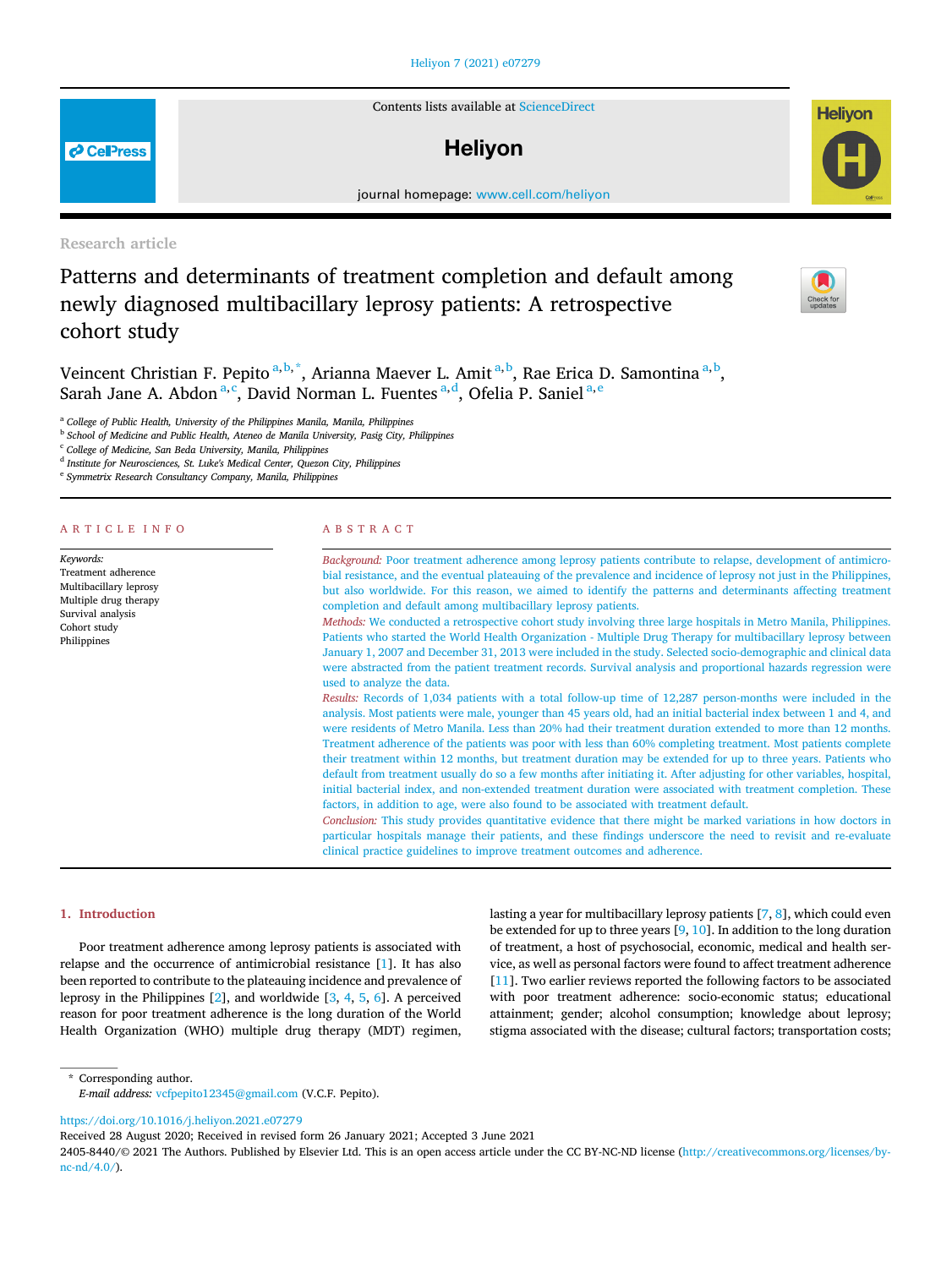remoteness of residence; financial concerns; adverse effects of MDT; source of MDT; MDT drug shortages; poor relationship between patient and healthcare provider; and occurrence of leprosy reactions [[1](#page-9-0), [12\]](#page-9-11).

A systematic review of factors associated with poor treatment adherence showed that cohort studies are not frequently used in studying this phenomena, not to mention, the use of survival analysis to analyze treatment adherence data [[12\]](#page-9-11). Survival analysis is an analytic tool that deals with time-to-event data, appropriate for studying varying lengths of follow-up time to an event of interest  $[13]$  $[13]$ . In studying the determinants of treatment adherence, cohort studies are preferred over the more commonly-used cross-sectional or case-control designs, as the former research design allows examination of temporal direction between exposure and outcome [\[14](#page-9-13)]. Furthermore, the benefit of using of survival analysis to analyze treatment adherence data lies in its ability to account for varying treatment durations due to defaulting (i.e., dropping out), extending treatment, or irregular intake of MDT. Survival analysis to study determinants of treatment adherence has been used to analyze data on major depressive disorders  $[15]$  $[15]$ , and on tuberculosis  $[16, 17]$  $[16, 17]$  $[16, 17]$  $[16, 17]$  $[16, 17]$  but none on leprosy, let alone leprosy among Filipino patients. In the Western Pacific Region, the Philippines has the highest incidence of leprosy, with around 1,700 new cases being diagnosed each year [[18\]](#page-9-17).

Considering the lack of studies on treatment adherence among leprosy patients, this study investigates treatment completion and defaulting patterns by using survival analysis. The study also examines the factors that are associated with treatment completion and treatment default among newly diagnosed multibacillary leprosy patients in selected hospitals in Metro Manila, Philippines.

#### 2. Methods

#### 2.1. Study design, population and variables

We utilized a retrospective cohort study by reviewing the clinic records of all newly diagnosed multibacillary leprosy patients aged 15 and above who commenced WHO-MDT between January 1, 2007 and December 31, 2013 in three large hospitals (A, B, and C) in Metro Manila, Philippines. Using the patient charts, we 'followed' them up until the end of their treatment, or until March 1, 2015, whichever came first. We included all patients who met the criteria and for whom we had access to their records to ensure that we have adequate sample size for our analyses.

From the patient records, we were given permission to collect the following data: hospital where they got treatment; age; sex; place of residence (i.e., Metro Manila or outside); estimated treatment duration (from the start of treatment to date when they stopped taking MDT); treatment outcome (i.e., completed treatment, defaulted, transferred-out, died, or still under treatment by March 1, 2015); and recorded bacterial index (BI) readings (i.e., initial and subsequent BI data).

#### 2.2. Data management and analysis

To facilitate analyses of possible linear trends, we assigned 'scores' to quantitative categorical variables, such as age of patient and BI. Using the midpoint of each age group as 'score', we categorized the age of patient into three age groups (15–29, 30–44, and 45 and above) to ensure adequate sample size per strata [\[19\]](#page-9-18). Owing to substantial missing data on subsequent BI measurements, only the initial BI reading was included in this analysis. The initial BI data was recoded into three categories corresponding to the following cut-off values: zero (0); low (1–3); and high BI [[4](#page-9-3), [5,](#page-9-4) [6](#page-9-5)] which were assigned 'scores' of 0, 2, and 5, respectively.

The hospitals included in this study have similar definitions for treatment completion but had varying definitions for treatment default [[9](#page-9-8)]. Therefore, to ensure consistency, we defined treatment completion as a patient who has been declared by the hospital as having completed the MDT, as long as they completed the minimum of 12 doses of treatment taken over a maximum of 18 months; if the treatment is extended to 18 months, all the doses should be taken over a 24-month period, and so on.

On the other hand, treatment default is defined as a patient who has not completed treatment within the prescribed duration with a six-month grace period (e.g., if a patient failed to complete 12 MDT doses in 18 months, then that person is considered a defaulter). This definition was also applied to patients whose treatment duration was extended to more than 12 months (e.g., if a patient's treatment was extended to 24 MDT doses upon the recommendation of his/her physician but failed to take all 24 doses in 30 months, then the patient will also be considered a defaulter). While the date of treatment completion should be recorded in the patient charts and/or logbooks, this data was not often found in either the patient chart or clinic logbook, especially among defaulters. To address this problem, we assumed that the date of patient default was the projected date when the patient would have consumed all the medicines received during his/her last visit to the clinic. The assumption was one blister pack would last 28 days (e.g., if the patient last visited on January 31, 2014, and has only claimed an MDT pack for one month, then the date of default will be listed as February 28, 2014).

We performed survival analysis and conducted separate analyses for treatment completion and treatment default. If the outcome for the analyses was treatment completion, patients who experienced other outcomes (e.g., died, defaulted, transferred-out, and in-treatment) were censored. Similarly, if the outcome for the analyses was treatment default, those who experienced other outcomes (e.g., died, completed treatment, transferred-out and in-treatment) were likewise censored. For both outcomes, we considered the following exposure variables: age; sex; place of residence; the hospital where they got treatment; initial bacterial index; and treatment extension. The distribution of the study participants according to categories of each exposure variable and the outcome variable were examined. Kaplan-Meier curves were used to describe treatment completion and defaulting patterns. We used number of months as the time scale for the analysis of duration of treatment adherence. The rates of occurrence of each outcome were determined for each level of the different exposure variables. Any difference in the survival functions between each level of the exposure variable was assessed using the logrank test [[20\]](#page-9-19). The crude rate ratio for each exposure was determined using the Mantel-Haenszel method. Once the crude rate ratio for each exposure variable was estimated, patients with missing data for the relevant variables were dropped from subsequent analyses. Afterwards, we used Cox proportional hazards regression to study the effect/s of the exposures on the outcome variables [\[21](#page-9-20)]. For the variables age and BI, we performed tests for departure-from-linearity-assumption using the likelihood ratio test. We formally tested the proportional hazards assumption of each resulting model by assessing their Schoenfeld residuals [\[22](#page-9-21)]. Should the proportional hazards assumption be violated in any of the models, Lexis expansion was used to stratify the follow-up time into intervals such that the proportional hazards assumption is satisfied [\[23](#page-9-22)]. In this case, separate Cox regression models were made for each interval. For all statistical tests, a level of significance of 0.05 was used [\[24](#page-9-23)]. Data were initially encoded in EpiInfo 3.5.4 [\[25](#page-9-24)], while cleaning and data analyses was carried out in Stata/IC 14.0 [\[26](#page-9-25)].

#### 2.3. Ethics

Only anonymized data were accessed and collected; thus, it was unnecessary to obtain informed consent from individual patients. This study has received ethical approval from the University of the Philippines Manila Research Ethics Board (Reference No.: UPMREB 2015-092-UND). The study has also received ethics approval from each of the participating hospitals; however, the names of the participating hospitals are not disclosed to maintain their anonymity.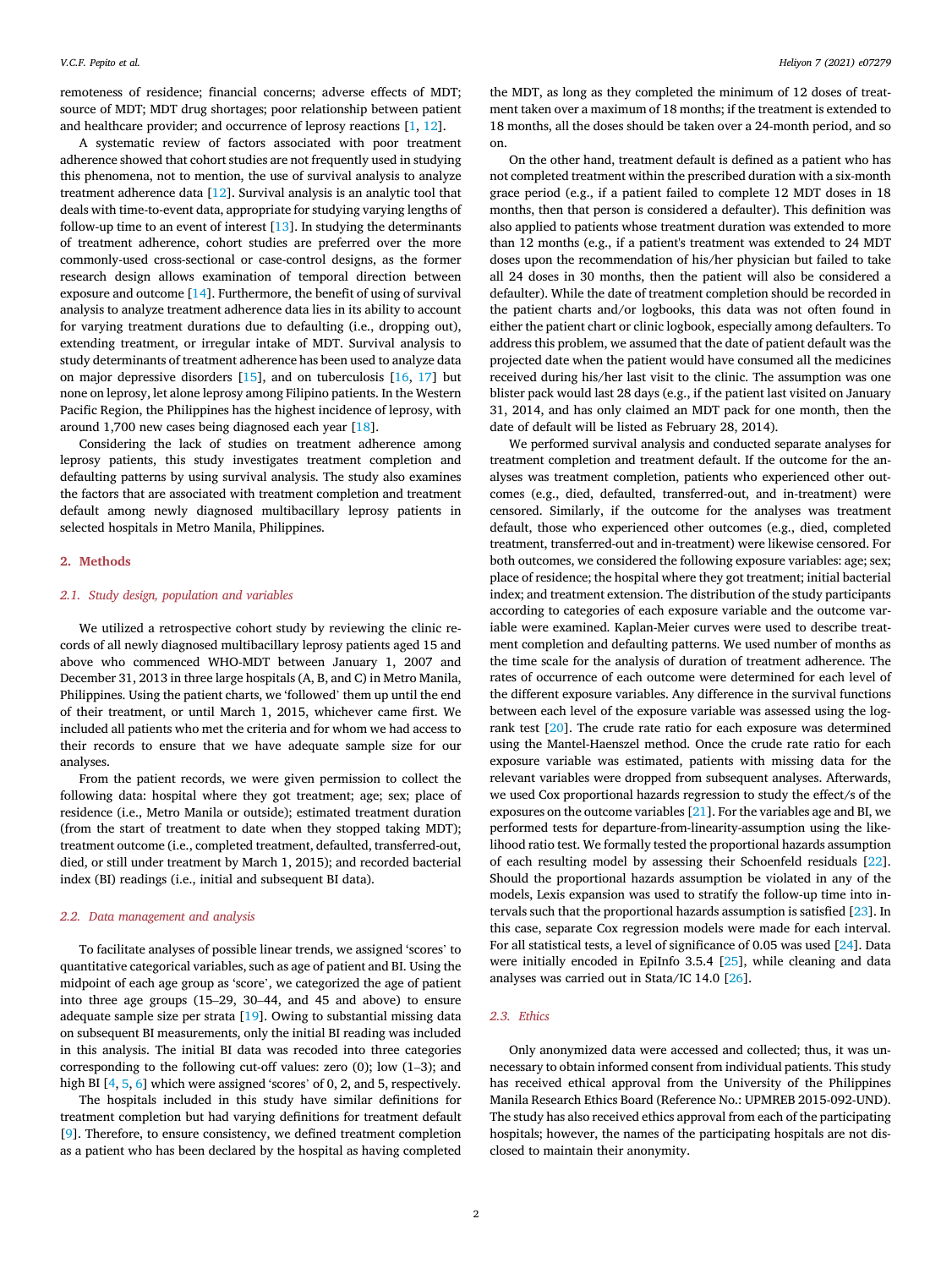#### 3. Results

#### 3.1. Description of study participants

The cohort consisted of 1,034 records of newly diagnosed multibacillary leprosy patients from the three hospitals that were included in the study. These patients had a total of 12,286.6 person-months of observation time and the duration of follow-up ranged from 0 to 39.9 months. Although the number of new leprosy patients seen in each hospital per year was not available, we describe the patients according to a few demographic and relevant clinical characteristics [\(Table 1\)](#page-4-0). Around three-fourths of the patients were male, while more than two-thirds have consulted Hospital C. The age of the patients ranged from 15 to 90 years old, but most were below 45 years old. Initial Bacterial Index (BI) varied from 0 and  $6+$ , with 396 (38.3%) having low initial BI, and almost a similar number, 391 (37.8%), having high initial BI. From the 391 patients who had high initial BI, 103 (26.3%) were advised by their physician to extend treatment. These 103 patients, together with 74 others, made up the 177 (17%) patients in the entire cohort who were advised by their physician to extend duration of treatment to 18, 24, 30 or 36 months. This treatment duration is beyond the 12 months of treatment prescribed by the WHO. Regardless of treatment duration,

<span id="page-4-0"></span>

|            |  |  |  | <b>Table 1.</b> Distribution of study participants by selected characteristics $(n =$ |  |
|------------|--|--|--|---------------------------------------------------------------------------------------|--|
| $1,034$ ). |  |  |  |                                                                                       |  |

| Variable                         | Frequency (%) |
|----------------------------------|---------------|
| Hospital                         |               |
| A                                | 238 (23.0)    |
| B                                | 99 (9.6)      |
| $\mathsf{C}$                     | 697 (67.4)    |
| Age group                        |               |
| $15 - 29$                        | 358 (34.6)    |
| $30 - 44$                        | 386 (37.3)    |
| $45+$                            | 290 (28.1)    |
| Sex of Patient                   |               |
| Male                             | 769 (74.4)    |
| Female                           | 265 (25.6)    |
| Place of Residence               |               |
| Within Metro Manila              | 633 (61.2)    |
| Outside Metro Manila             | 401 (38.4)    |
| Initial Bacterial Index          |               |
| $\Omega$                         | 139 (13.4)    |
| $1 - 3$                          | 396 (38.3)    |
| $4 - 6 +$                        | 391 (37.8)    |
| Missing                          | 108 (10.4)    |
| Year started treatment           |               |
| 2007                             | 94 (9.1)      |
| 2008                             | 149 (14.4)    |
| 2009                             | 140 (13.5)    |
| 2010                             | 197 (19.1)    |
| 2011                             | 172 (16.6)    |
| 2012                             | 151 (14.6)    |
| 2013                             | 131 (12.7)    |
| <b>Treatment extension</b>       |               |
| No treatment extension           | 857 (82.9)    |
| Yes, treatment extended          | 177 (17.1)    |
| <b>Treatment outcome</b>         |               |
| <b>Completed Treatment</b>       | 590 (57.1)    |
| Died while in treatment          | 5(0.5)        |
| Transfer-out                     | 38(3.7)       |
| Defaulted/dropped-out            | 383 (37.0)    |
| In-treatment as of March 1, 2015 | 18(1.7)       |

around 57% of the patients completed treatment, and 37% defaulted; the rest experienced other outcomes (i.e., died, 'transferred out' to other treatment facilities, or were still in-treatment as of March 1, 2015).

#### 3.2. Patterns and determinants of treatment completion

The median time-to-treatment-completion was 13.4 months ([Figure 1\)](#page-5-0). This curve shows the cumulative probability of treatment completion among those who completed MDT regardless of treatment duration. In this figure, each step increase in the curve indicates a patient completing treatment, while black marks indicate patients who have experienced outcomes other than treatment completion (i.e., censored observations). Most of the patients were treated for 12 months, but there were also some who completed treatment beyond the prescribed 12 month period as decided by their physician. The large increase shortly after the 24<sup>th</sup> month represent those patients whose treatment duration was extended to 24 months and who completed the treatment. The longest recorded duration of treatment was 39.9 months. Without controlling for other variables, and among the exposure variables studied, the hospital where patients got treatment ( $p < 0.01$ ), sex ( $p < 0.01$ ), initial BI ( $p < 0.01$ ), and treatment extension status ( $p < 0.01$ ) were all significantly associated with treatment completion ([Table 2\)](#page-5-1).

Prior to doing multivariate analysis, we excluded some 108 (10.4%) patients who did not have any data for initial BI. Thus, in the multivariate analysis, we only included data from 926 (89.6%) patients who had complete data for all the exposure variables of interest. The proportional hazards model for treatment completion showed that after adjusting for potential confounders, there was strong evidence that the hospital where treatment was obtained, initial BI, and treatment extension were all associated with treatment completion [\(Table 3\)](#page-6-0). Specifically, patients from Hospital C had 28% lower instantaneous rate of treatment completion (adjusted hazard ratio (aHR): 0.72; 95% Confidence Interval (CI): 0.59–0.87) compared to those from Hospital A. Similarly, patients whose treatment was extended had 98% lower instantaneous rate of treatment completion (aHR: 0.02; 95% CI: 0.01–0.04) compared to those whose treatment was not extended. Furthermore, the relationship between initial BI readings and treatment completion also did not show a departure from the linearity assumption ( $p = 0.58$ ), hence a common hazard ratio is reported. Each unit increase in initial BI reading translated to around 7% (aHR: 0.93; 95% CI: 0.89–0.98) decrease in the instantaneous rate of treatment completion. Lastly, the relationship between age group and treatment completion did not show departure from the linearity assumption ( $p = 0.89$ ). Thus, a common hazard ratio (aHR: 1.00; 95% CI (CI): 0.99–1.00) estimating a 0.005% decrease in the instantaneous rate of treatment completion per unit increase in age is shown in the table. There was no strong evidence that the proportional hazards assumption was violated in this model ( $p = 0.20$ ).

#### 3.3. Patterns and determinants of treatment default

Many patients who dropped-out from treatment did so within a few months after initiating it as shown by the steep rise early in the follow-up (median time to default  $= 3.6$  months; [Figure 2](#page-6-1)). In this figure, each step increase in the curve indicates a patient defaulting from treatment, while black marks indicate patients who have experienced outcomes other than treatment default. The last patient to drop-out of treatment did so after about 26 months of follow-up, after he/she failed to finish the treatment after his/her treatment duration was extended to 24 months. Unlike [Figure 1,](#page-5-0) the cumulative probability of treatment default never reached 1 in this Figure because the person with the longest observation time (i.e., at 39.9 months) did not default from treatment; the patient actually completed treatment. Without controlling for other variables and among the variables considered, only treatment extension status was strongly associated with treatment default ( $p < 0.01$ ). Specifically, patients whose treatment was not extended had significantly higher instantaneous rate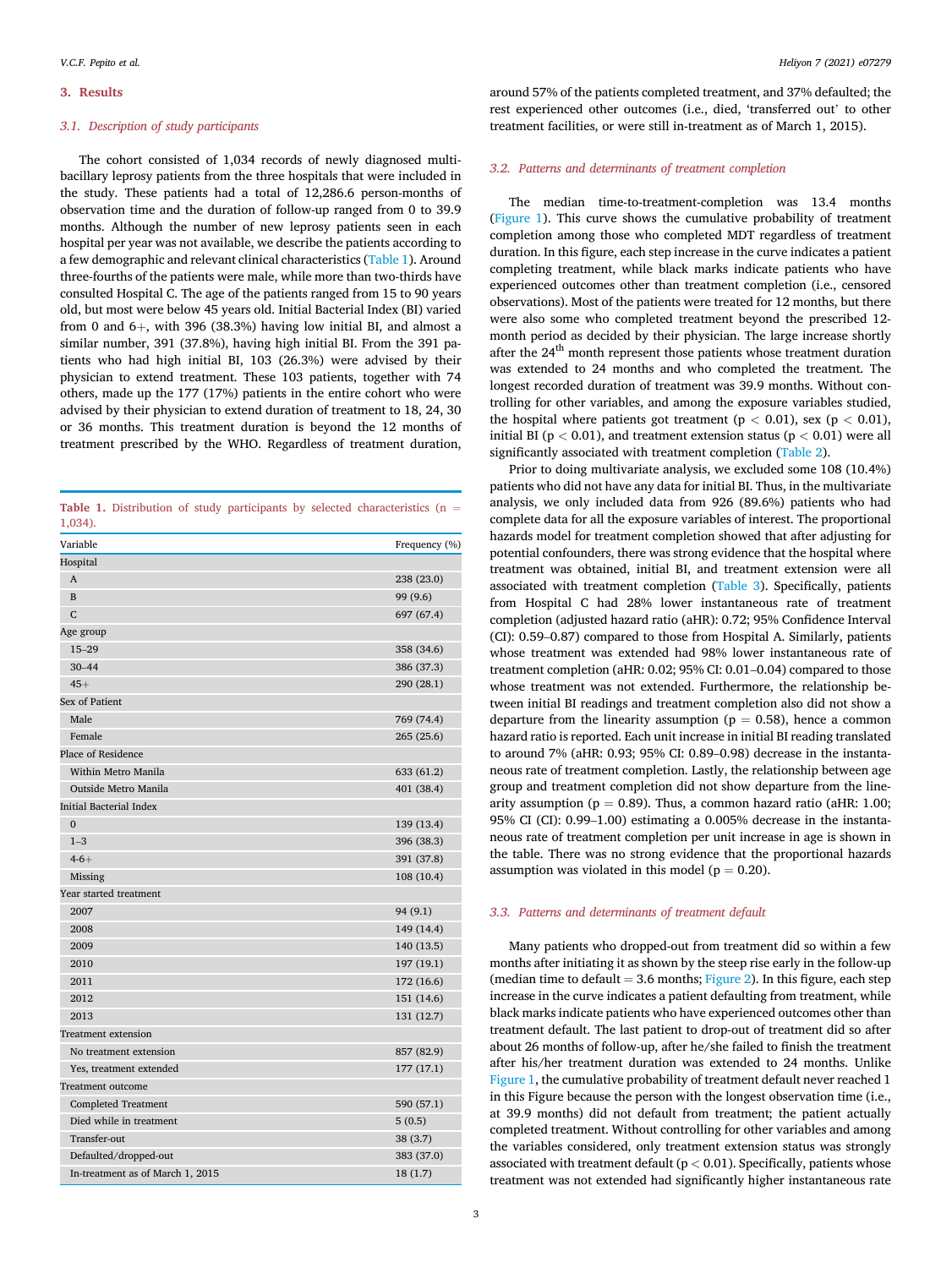<span id="page-5-0"></span>

Figure 1. Treatment completion pattern of the cohort ( $n = 1,034$ ).

of treatment default compared to those whose treatment was extended ([Table 4\)](#page-7-0).

In the initial model for this outcome, the proportional hazards assumption was violated ( $p < 0.01$ ). Hence, we split follow-up time into the first six months of treatment, and the subsequent 6.1–39.9 months of observation. To identify the determinants of treatment default for the first six months of follow-up, respondents from Hospital B or those who had treatment extension, were excluded in the analysis for the reason mentioned above. For the first six months of follow-up, there was no departure from the linearity assumption for the association between BI and treatment default ( $p = 0.21$ ); thus, a common hazard ratio (aHR; 1.02; 95% CI: 0.95–1.10) is reported. After adjusting for confounding variables, there was a 2% increase in the instantaneous rate of treatment default per unit increase in initial bacterial index, but this result was not statistically significant. In contrast, there was a departure from the linearity assumption between age and treatment default ( $p = 0.04$ ). For this reason, age-specific hazard ratios are presented [\(Table 5\)](#page-7-1). For the first six months of follow-up, there was a strong evidence that being <sup>30</sup>–44 years old was protective (aHR: 0.72; 95% CI: 0.53–0.99) against treatment default. There was no strong evidence that the model for the first six months of follow-up violated the proportional hazards assumption ( $p = 0.49$ ).

For six months or longer follow-up, we included in the analysis patients from Hospital B and those who had treatment extension. There was strong evidence that after adjusting for confounders, instantaneous rates of treatment default differ by hospital, initial bacterial index, and treatment extension. Specifically, the instantaneous rate of treatment default was higher in Hospital B (aHR: 2.80; 95% CI: 1.08–7.30) as compared to Hospital A. There was no departure from the linearity assumption for initial bacterial index ( $p = 0.15$ ), and so a common hazard ratio (aHR: 1.15; 95% CI: 1.03–1.29) was used to describe a 15% increase in the instantaneous rate of treatment default per unit increase in bacterial index reading. Likewise, there was no departure from the linearity assumption for age, and a common hazard ratio (aHR: 1.00; 95% CI: 0.98–1.01) is reported to describe the 0.003% decrease in the instantaneous rate of treatment default per year increase in age. Lastly, the instantaneous rate of treatment default was 81% lower (aHR: 0.19; 95% CI: 0.10–0.36) among those whose treatment was extended compared to those whose treatment was not extended. There was no strong evidence that the proportional hazards assumption was violated by the model for this period of follow-up ( $p = 0.18$ ).

#### 4. Discussion

This study shows that treatment adherence of newly diagnosed multibacillary leprosy patients in selected hospitals in Metro Manila, Philippines is unsatisfactory, with less than 60% completing treatment and almost 40% defaulting from it. The study also demonstrates that treatment duration of leprosy patients is sometimes extended, disregarding WHO guidelines [\[7\]](#page-9-6). Results also show that many patients who leave treatment did so in the first few months after its start. The study also provides evidence that the hospital where patients get their treatment, initial BI readings, and having their treatment extended significantly affected treatment compliance. In addition to age of the patient, these same variables were also associated with treatment default. While most of these findings only corroborate what is already known from other similar studies about the determinants of treatment adherence in leprosy

<span id="page-5-1"></span>Table 2. Rates of treatment completion and comparison of treatment completion patterns for each level of exposure of interest.

| Exposure variable            | Number (%) of               | Person-time         | Rate of treatment completion     | p-value of   |
|------------------------------|-----------------------------|---------------------|----------------------------------|--------------|
|                              | <b>Treatment Completers</b> | (100 person-months) | (per 100 person-months) (95% CI) | logrank test |
| Hospital                     |                             |                     |                                  | < 0.01       |
| A                            | 155(65.1)                   | 27.37               | $5.66(4.84 - 6.63)$              |              |
| B                            | 53(53.5)                    | 16.21               | $3.27(2.50-4.28)$                |              |
| $\mathsf{C}$                 | 382 (54.8)                  | 79.29               | $4.82(4.36 - 5.33)$              |              |
| Age Group                    |                             |                     |                                  | 0.85         |
| $15 - 29$                    | 187 (52.2)                  | 40.62               | $4.60(3.99 - 5.31)$              |              |
| $30 - 44$                    | 232 (60.1)                  | 47.55               | $4.88(4.29 - 5.55)$              |              |
| $45+$                        | 171 (59.0)                  | 34.69               | 4.93 (4.24-5.73)                 |              |
| Sex of patient               |                             |                     |                                  | < 0.01       |
| Male                         | 428 (55.7)                  | 92.44               | $4.63(4.21 - 5.09)$              |              |
| Female                       | 162(61.1)                   | 30.42               | $5.33(4.57 - 6.21)$              |              |
| Place of residence           |                             |                     |                                  | 0.31         |
| Within Metro Manila          | 372 (58.8)                  | 75.55               | $4.92(4.45 - 5.45)$              |              |
| Outside Metro Manila         | 218(54.4)                   | 47.29               | $4.61(4.04 - 5.26)$              |              |
| Initial Bacteria Index Value |                             |                     |                                  | < 0.01       |
| $\mathbf{0}$                 | 96(69.1)                    | 15.94               | $6.02(4.93 - 7.35)$              |              |
| $1 - 3$                      | 241 (60.9)                  | 43.47               | $5.54(4.89-6.29)$                |              |
| $4 - 6 +$                    | 205(52.4)                   | 50.24               | $4.08(3.56 - 4.68)$              |              |
| Missing                      | 48 (44.4)                   | 13.22               | $3.63(2.74 - 4.82)$              |              |
| <b>Treatment Extension</b>   |                             |                     |                                  | < 0.01       |
| No treatment extension       | 457 (53.3)                  | 80.93               | $5.65(5.15 - 6.19)$              |              |
| Yes, treatment extended      | 133 (75.1)                  | 41.93               | $3.17(2.68 - 3.76)$              |              |
|                              |                             |                     |                                  |              |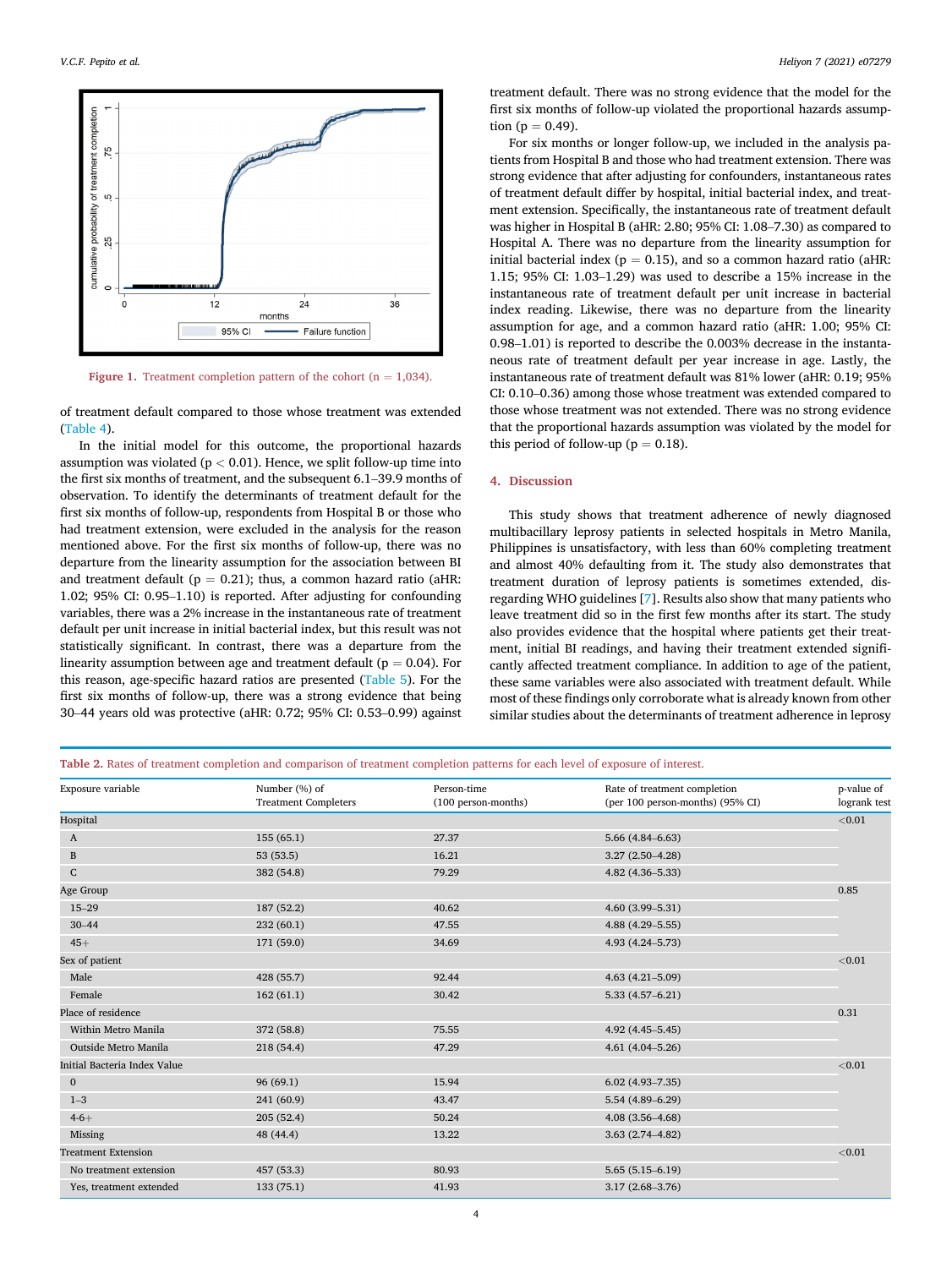<span id="page-6-0"></span>Table 3. Association of hospital, age category, sex address, initial BI category, and treatment extension with treatment completion.

|                            | Crude Rate Ratio (95% CI) | p-value | Adjusted <sup>a</sup> Hazard Ratio ( $n = 926$ ) (95% CI) | p-value |
|----------------------------|---------------------------|---------|-----------------------------------------------------------|---------|
| Hospital                   |                           |         |                                                           |         |
| A                          | 1 (baseline)              |         | 1 (baseline)                                              |         |
| $\, {\bf B}$               | $0.58(0.42 - 0.79)$       | < 0.01  | $0.61(0.34-1.08)$                                         | 0.09    |
| ${\bf C}$                  | $0.85(0.71-1.03)$         | 0.09    | $0.72(0.59 - 0.87)$                                       | < 0.01  |
| Age Group                  |                           |         |                                                           |         |
| $15 - 29$                  | 1 (baseline)              |         | 1 (baseline)                                              |         |
| $30 - 44$                  | $1.06(0.87-1.29)$         | 0.55    | $1.00b$ (0.99–1.00)                                       | 0.24    |
| $45+$                      | $1.07(0.87-1.32)$         | 0.52    |                                                           |         |
| Sex                        |                           |         |                                                           |         |
| Male                       | 1 (baseline)              |         | 1 (baseline)                                              |         |
| Female                     | $1.15(0.96 - 1.38)$       | 0.13    | $0.98(0.80 - 1.19)$                                       | 0.83    |
| Place of residence         |                           |         |                                                           |         |
| Within Metro Manila        | 1 (baseline)              |         | 1 (baseline)                                              |         |
| Outside Metro Manila       | $0.94(0.79-1.11)$         | 0.44    | $0.94(0.79-1.12)$                                         | 0.51    |
| <b>Initial BI</b>          |                           |         |                                                           |         |
| $\mathbf{0}$               | 1 (baseline)              |         | 1 (baseline)                                              |         |
| $1 - 3$                    | $0.92(0.73 - 1.17)$       | 0.50    | $0.93^{b}$ (0.89-0.98)                                    | < 0.01  |
| $4 - 6 +$                  | $0.68(0.53 - 0.86)$       | < 0.01  |                                                           |         |
| <b>Treatment extension</b> |                           |         |                                                           |         |
| Not extended               | 1 (baseline)              |         | 1 (baseline)                                              |         |
| Extended                   | $0.56(0.46 - 0.68)$       | < 0.01  | $0.02(0.01 - 0.04)$                                       | < 0.01  |

<span id="page-6-3"></span><span id="page-6-2"></span>**b** Common linear effect.

[[1](#page-9-0), [5,](#page-9-4) [11,](#page-9-10) [12\]](#page-9-11), the findings of our study provide quantitative empirical evidence that underscores the need to re-evaluate the current clinical management of multibacillary leprosy patients [\[9,](#page-9-8) [27](#page-9-26)].

It has been previously documented that there are variations in how hospitals diagnose, manage, and treat the multibacillary leprosy patients, despite the guidelines from the WHO and the Philippine Department of Health [[9](#page-9-8)]. This study corroborates and provides quantitative evidence that such variations result to differences in treatment adherence and defaulting patterns. Rates of treatment completion are highest, while rates of treatment default are lowest among patients of Hospital A. The opposite can be said about Hospital B, however. These findings support the need to assess the effectiveness of the different management practices of leprosy patients, as well as to re-visit clinical practice guidelines in managing multibacillary leprosy patients to encourage, if not ensure, good treatment adherence.

The duration of treatment for multibacillary leprosy patients is sometimes extended by their attending physicians when the latter believe

<span id="page-6-1"></span>

Figure 2. Treatment default pattern of the cohort ( $n = 1,034$ ).

that reduction in BI levels after 12 months of treatment is insufficient (i.e., 'persisters'), or that relapse is highly likely  $[9, 10]$  $[9, 10]$  $[9, 10]$  $[9, 10]$ . This practice of extending treatment beyond 12 months is based on the guidelines of the Northern Territories of Australia [\[10](#page-9-9)] and the United States [[27\]](#page-9-26), which suggest that treatment duration be extended up to 24 months to ensure that 'persisters' and relapses are minimized. In this study, physicians in Hospitals B and C were more likely to extend the duration of treatment of their multibacillary leprosy patients compared to doctors in Hospital A. This is despite the most recent treatment guidelines of the WHO which prescribes that MDT should only be taken for 12 months [\[10](#page-9-9)]. Currently, there is conflicting evidence on the supposed reduction in the risk of relapse as a result of extending MDT to more than the prescribed 12 months duration [[27,](#page-9-26) [28,](#page-9-27) [29](#page-9-28), [30](#page-9-29), [31](#page-9-30), [32\]](#page-9-31). However, there is evidence that the incidence, severity, and duration of leprosy reactions are decreased by prolonging the duration of MDT to two years [\[33](#page-9-32)]. On the other hand, it is also worth considering that extending the duration of treatment would entail more MDT doses per patient. Given that the supply of MDT is limited, especially in low-income settings, extending the duration of treatment of many patients might lead to MDT shortage. MDT shortage has been frequently mentioned to adversely affect treatment adherence [[1](#page-9-0), [12\]](#page-9-11). Nevertheless, these controversies in treatment duration demonstrate the need for studies that look at costs and benefits of treatment extension vis-a-vis the risk of relapse, reactions, and/or being a 'persister'. Such studies are essential to make definite recommendations on how multibacillary leprosy patients, especially those with high BI, should be managed after completing the prescribed 12 months of MDT [[9](#page-9-8), [27\]](#page-9-26).

The prevention of treatment default can be approached from multiple perspectives, including facility-based efforts to encourage treatment adherence. Healthcare providers at Hospital A send periodic Short Messaging Service (SMS) to remind their patients to seek treatment [[9](#page-9-8)]. This could partly explain why the hospital had the lowest rate of treatment default and the highest rate of treatment completion. The use of SMS to improve treatment adherence has been found to be effective among tuberculosis patients [[34](#page-9-33)], but similar studies among leprosy patients are absent. Due to disruptions brought about by the COVID-19 pandemic, we further anticipate a greater role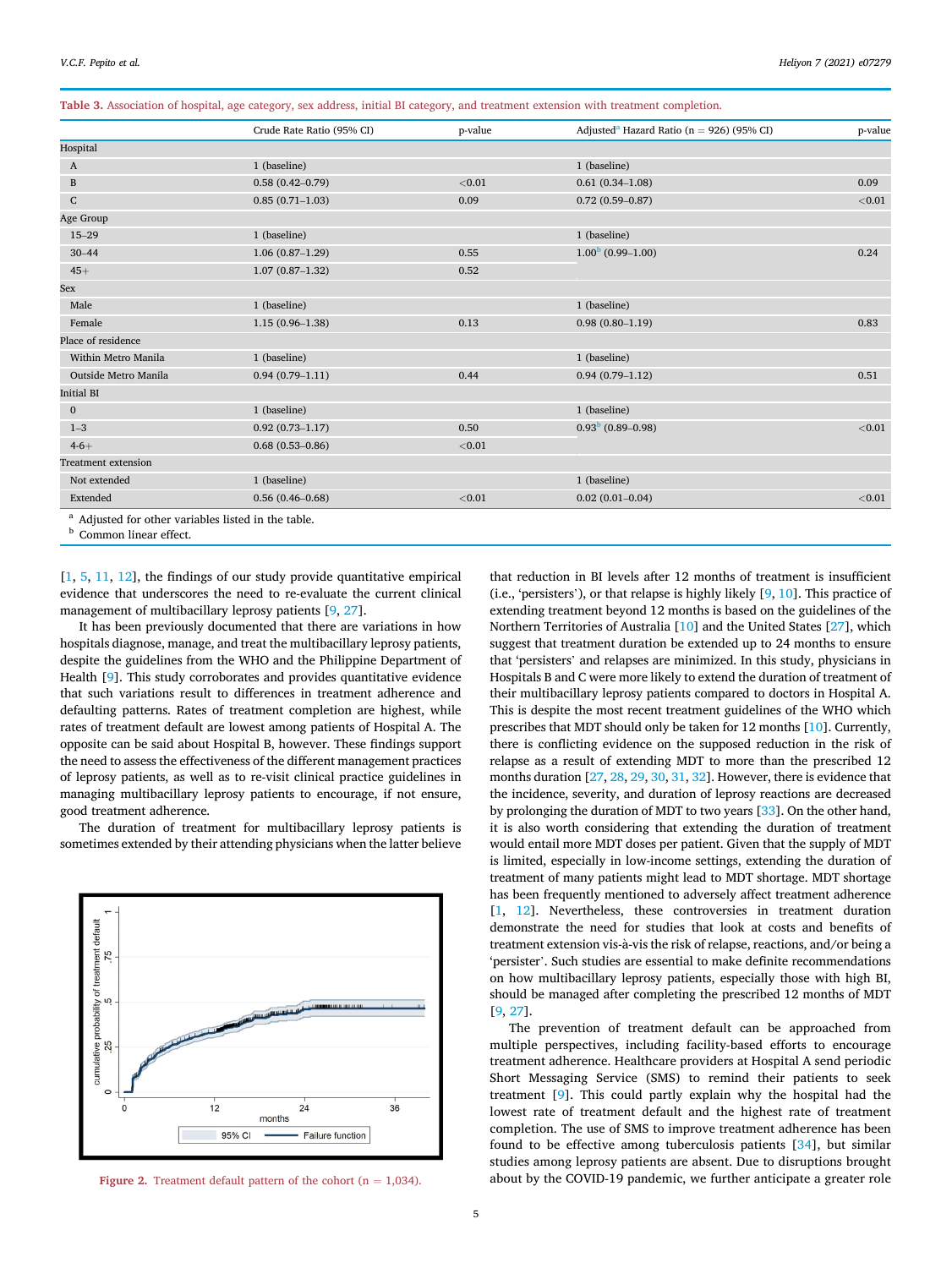<span id="page-7-0"></span>Table 4. Rates of default and results of log-rank test for each exposure stratum ( $n = 1,034$ ).

| <b>Exposure</b> variables     | Number (%) of Defaulters | Person-time (100 person-months) | Rate of treatment default (95% CI) | p-value of logrank test |
|-------------------------------|--------------------------|---------------------------------|------------------------------------|-------------------------|
| Hospital                      |                          |                                 |                                    | 0.37                    |
| A                             | 79 (33.2)                | 27.37                           | $2.89(2.32 - 3.60)$                |                         |
| $\, {\bf B}$                  | 41(41.4)                 | 16.21                           | $2.53(1.86 - 3.44)$                |                         |
| ${\bf C}$                     | 263 (37.7)               | 79.29                           | $3.32(2.94 - 3.74)$                |                         |
| Age Group                     |                          |                                 |                                    | 0.21                    |
| $15 - 29$                     | 143 (39.9)               | 40.62                           | $3.52(2.99 - 4.15)$                |                         |
| $30 - 44$                     | 133 (34.5)               | 47.55                           | $2.80(2.36 - 3.32)$                |                         |
| $45+$                         | 107 (36.9)               | 34.69                           | $3.08(2.55 - 3.73)$                |                         |
| Sex                           |                          |                                 |                                    | 0.53                    |
| Male                          | 291 (37.8)               | 92.44                           | $3.15(2.81 - 3.53)$                |                         |
| Female                        | 92 (34,7)                | 30.42                           | $3.02(2.47 - 3.71)$                |                         |
| Place of residence            |                          |                                 |                                    | 0.50                    |
| Within Metro Manila           | 229 (36.2)               | 75.57                           | $3.03(2.66 - 3.45)$                |                         |
| Outside Metro Manila          | 154 (38.4)               | 47.29                           | $3.26(2.78-3.81)$                  |                         |
| Initial Bacterial Index Value |                          |                                 |                                    | 0.14                    |
| $\mathbf{0}$                  | 37(26.6)                 | 15.94                           | $2.32(1.68 - 3.20)$                |                         |
| $1 - 3$                       | 141 (35.6)               | 43.47                           | $3.24(2.75-3.83)$                  |                         |
| $4 - 6 +$                     | 151 (38.6)               | 50.24                           | $3.01(2.56 - 3.53)$                |                         |
| Missing                       | 54 (50.0)                | 13.22                           | $4.09(3.13 - 5.33)$                |                         |
| <b>Treatment extension</b>    |                          |                                 |                                    | < 0.01                  |
| No treatment extension        | 352(41.1)                | 80.93                           | $4.35(3.92 - 4.83)$                |                         |
| Yes, treatment was extended   | 31 (17.5)                | 41.93                           | $0.74(0.52 - 1.05)$                |                         |

of e-health interventions in improving medication adherence [[35](#page-9-34)]. However, such efforts are encumbered by the reluctance of some patients to provide accurate contact details to health providers which prevent the latter from sending reminders to patients about their clinic visit schedules [\[9\]](#page-9-8). In the end, improving health worker-patient relationship, family/community involvement, more effective patient counseling, patient information, education and communication, and addressing stigma can all be effective strategies to improve treatment adherence [\[6,](#page-9-5) [36](#page-9-35)].

A strength of our study is the use of a cohort design, with data from more than 1,000 patients and 12,000 person-months of follow-up, which allowed us to quantify, with relatively precise confidence intervals, the extent of and the correlates of treatment adherence [\[37](#page-9-36)]. We also considered treatment completion and treatment default as separate

<span id="page-7-1"></span>

|  |  |  |  |  |  |  | Table 5. Association of hospital, age category, sex, address, initial BI category, and treatment extension, with treatment default. |  |  |  |  |
|--|--|--|--|--|--|--|-------------------------------------------------------------------------------------------------------------------------------------|--|--|--|--|
|--|--|--|--|--|--|--|-------------------------------------------------------------------------------------------------------------------------------------|--|--|--|--|

|                            | Crude rate ratio          |         | 0–6 mos follow-up ( $n = 902$ )             |         | $>6$ mos follow-up (n = 677)                |          |  |
|----------------------------|---------------------------|---------|---------------------------------------------|---------|---------------------------------------------|----------|--|
|                            | Crude rate ratio (95% CI) | p-value | Adjusted <sup>a</sup> Hazard Ratio (95% CI) | p-value | Adjusted <sup>b</sup> Hazard Ratio (95% CI) | p- value |  |
| Hospital                   |                           |         |                                             |         |                                             |          |  |
| A                          | 1 (baseline)              |         | 1 (baseline)                                |         | 1 (baseline)                                |          |  |
| B                          | $0.88(0.60 - 1.28)$       | 0.49    | (excluded)                                  |         | $2.80(1.08 - 7.30)$                         | 0.04     |  |
| ${\bf C}$                  | $1.15(0.89-1.48)$         | 0.28    | $1.02(0.75 - 1.38)$                         | 0.91    | 1.56 (0.94-2.58)                            | 0.08     |  |
| Age Group                  |                           |         |                                             |         |                                             |          |  |
| $15 - 29$                  | 1 (baseline)              |         | 1 (baseline)                                |         | 1 (baseline)                                |          |  |
| $30 - 44$                  | $0.79(0.63 - 1.01)$       | 0.06    | $0.72(0.53 - 0.99)$                         | 0.04    | $1.00^{\circ}$ (0.98-1.01)                  | 0.79     |  |
| $45+$                      | $0.88(0.68 - 1.13)$       | 0.30    | $0.94(0.68 - 1.30)$                         | 0.71    |                                             |          |  |
| Sex                        |                           |         |                                             |         |                                             |          |  |
| Male                       | 1 (baseline)              |         | 1 (baseline)                                |         | 1 (baseline)                                |          |  |
| Female                     | $0.96(0.76 - 1.21)$       | 0.74    | $0.90(0.66 - 1.23)$                         | 0.52    | $0.84(0.52 - 1.35)$                         | 0.46     |  |
| <b>Address</b>             |                           |         |                                             |         |                                             |          |  |
| Within Metro Manila        | 1 (baseline)              |         | 1 (baseline)                                |         | 1 (baseline)                                |          |  |
| Outside Metro Manila       | $1.08(0.88 - 1.32)$       | 0.49    | $1.02(0.78 - 1.34)$                         | 0.89    | $0.94(0.63 - 1.40)$                         | 0.78     |  |
| <b>Initial BI</b>          |                           |         |                                             |         |                                             |          |  |
| 0.00                       | 1 (baseline)              |         | 1 (baseline)                                |         | 1 (baseline)                                |          |  |
| $0.01 - 3.99$              | $1.40(0.97 - 2.00)$       | 0.07    | $1.02^{\circ}$ (0.95-1.10)                  | 0.57    | $1.15^{\circ}$ (1.03-1.29)                  | 0.01     |  |
| $4.00+$                    | $1.30(0.90 - 1.86)$       | 0.16    |                                             |         |                                             |          |  |
| <b>Treatment extension</b> |                           |         |                                             |         |                                             |          |  |
| Not extended               | 1 (baseline)              |         | 1 (baseline)                                |         | 1 (baseline)                                |          |  |
| Extended                   | $0.17(0.12 - 0.25)$       | < 0.01  | (excluded)                                  |         | $0.19(0.10 - 0.36)$                         | < 0.01   |  |

<span id="page-7-2"></span><sup>a</sup> Adjusted for Hospital (but excluding Hospital B), Age Group, Sex, Address, and Initial BI.

<span id="page-7-3"></span><sup>b</sup> Adjusted for Hospital, Age Group, Sex, Address, Initial BI, and Treatment Extension.

<span id="page-7-4"></span><sup>c</sup> Common linear effect.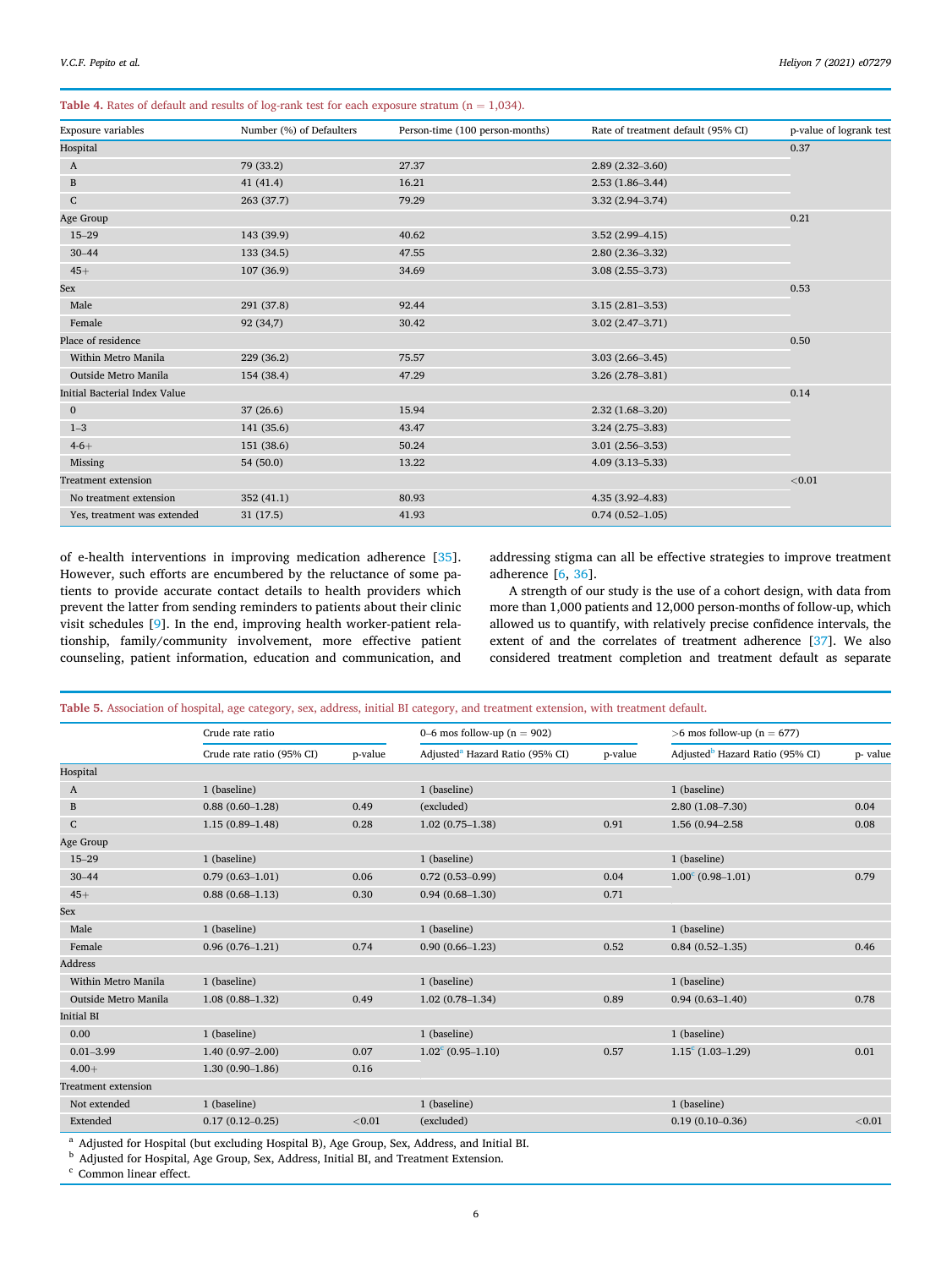outcomes because we wanted to identify possible points of intervention to encourage treatment completion and prevent treatment default; two outcomes which may not necessarily measure the same facet of treatment adherence.

Our study has several limitations. Substantial missing data on subsequent BI readings, as well as lack of data on the number of patients seen by each hospital per year, implies that the state of record-keeping is poor. As a result, we cannot rule out selection bias as a result of including only available records in the analysis. Furthermore, around 10% of respondents were not included in the regression analyses due to missing data on initial BI. This may have also resulted to selection bias if absence of data on BI is related to either treatment completion or defaulting. This limitation highlights the need to improve patient-record keeping and if necessary, re-train healthcare providers. In addition to selection bias, misclassification could also be a problem in our study. Some patients failed to notify the hospital when they transferred to other health facility, and as a result, these patients are erroneously classified as 'defaulters' by the hospital. As a result, our study also classified these patients as 'defaulters', when in fact, they should be classified as 'transferees'. Therefore, the number of those who dropped out from treatment may be overestimated, while the number of those who left may be artificially low. Since it is impossible to ascertain the true treatment status of some patients (i.e., whether they really defaulted or just went to other clinics), the effect of this misclassification on the results of the study cannot be ascertained. More importantly, these misclassified patients artificially inflate the prevalence of leprosy in the country because they are counted twice. To address this problem, we recommend that patients should be informed early about proper procedures to take in case they need to transfer to other health facilities. Doing this will hopefully reduce undocumented transfers and improve the accuracy of leprosy statistics in the Philippines. A centralized registry of leprosy patients that is accessible throughout the country can also help address this problem. Lastly, our study may also have residual confounding of the results as data on many of the variables associated with treatment adherence (e.g., socioeconomic status, education, occurrence of adverse drug reactions, erythema nodosum leprosum, and leprosy reactions, etc.) were not collected. Thus, the effect of these variables on the outcomes were not controlled for in the regression analysis.

#### 5. Conclusions

Adherence to MDT among newly diagnosed multibacillary leprosy patients in Metro Manila was low with less than 60% completing treatment and almost 40% defaulting treatment. While many patients complete treatment within the prescribed 12-month period, treatment duration was extended for some because healthcare providers think that the prescribed treatment duration was inadequate to cure the patient or to prevent reactions and relapse. However, this practice of extending treatment might contribute to drug shortages especially in resource-poor settings. Many patients who leave treatment do so within a few months after they start treatment. After adjusting for confounders, there was a strong evidence that significant variations exist in the way clinicians in different hospitals manage their patients. Treatment completion and default rates of patients varied according to initial BI readings, and whether the duration of treatment of a patient was extended by the doctor. Hospitals, where health providers reminded patients through electronic messaging, about their clinic visit schedules, tended to have patients who continue treatment and had significantly lower rates of treatment default compared to patients of hospitals who do not adopt this practice. The results suggest that this practice could be adopted to promote better treatment adherence, like telemedicine which is widely used during the COVID-19 pandemic. In addition, improving doctor-patient relationship, more effective counselling, and IEC about the disease, which also address stigma, are interventions that may improve treatment adherence. As part of improving counselling, it is important to emphasize to patients that they should not stop treatment even if their symptoms

improve. The leprosy control program should be able to manage continuity of patient care by coming up with a centralized database of patients and improving the patient referral system between treatment facilities. Protocols for transferring to other treatment facilities should be emphasized to patients at the start of treatment. Future studies can build on our research by doing a prospective cohort study that would address the weaknesses of our study including possible selection bias, residual confounding, and limited generalizability. Future studies could also investigate the management of multibacillary leprosy patients after 12 months of MDT, especially those who still have high BI, to come up with clear recommendations on their duration of treatment and how they should be managed.

#### 6. Other information

The results of this study have been presented orally in the  $20<sup>th</sup>$  International Leprosy Congress held at Manila, Philippines on September <sup>10</sup>–13, 2019.

#### **Declarations**

#### Author contribution statement

Veincent Christian F. Pepito: Conceived and designed the experiments; Performed the experiments; Analyzed and interpreted the data; Contributed reagents, materials, analysis tools or data; Wrote the paper.

Rae Erica D. Samontina: Conceived and designed the experiments; Performed the experiments; Contributed reagents, materials, analysis tools or data; Wrote the paper.

Sarah Jane A. Abdon and David Norman L. Fuentes: Conceived and designed the experiments; Performed the experiments; Contributed reagents, materials, analysis tools or data.

Ofelia P. Saniel: Conceived and designed the experiments; Analyzed and interpreted the data; Contributed reagents, materials, analysis tools or data; Wrote the paper.

Arianna Maever L. Amit: Analyzed and interpreted the data; Wrote the paper.

#### Funding statement

This work was supported by the University of the Philippines Manila Student Researcher Grant (Grant No.: NIH 2014-046). We also acknowledge publication support from the University of the Philippines Manila, the Philippine Council for Health Research and Development, and the Ateneo de Manila University.

#### Data availability statement

The authors do not have permission to share data.

#### Declaration of interests statement

The authors declare no conflict of interest.

#### Additional information

No additional information is available for this paper.

#### Acknowledgements

The researchers thank the participating hospitals and their respective health professionals who allowed us to conduct this study. The researchers are also grateful to Prof. Kim L. Cochon of the College of Public Health, University of the Philippines Manila for her help on the statistical analysis of the study. Lastly, the authors thank Dr. Venus Oliva Cloma-Rosales of 101HealthResearch, Inc. and Dr. Jose Florencio Lapena of ~